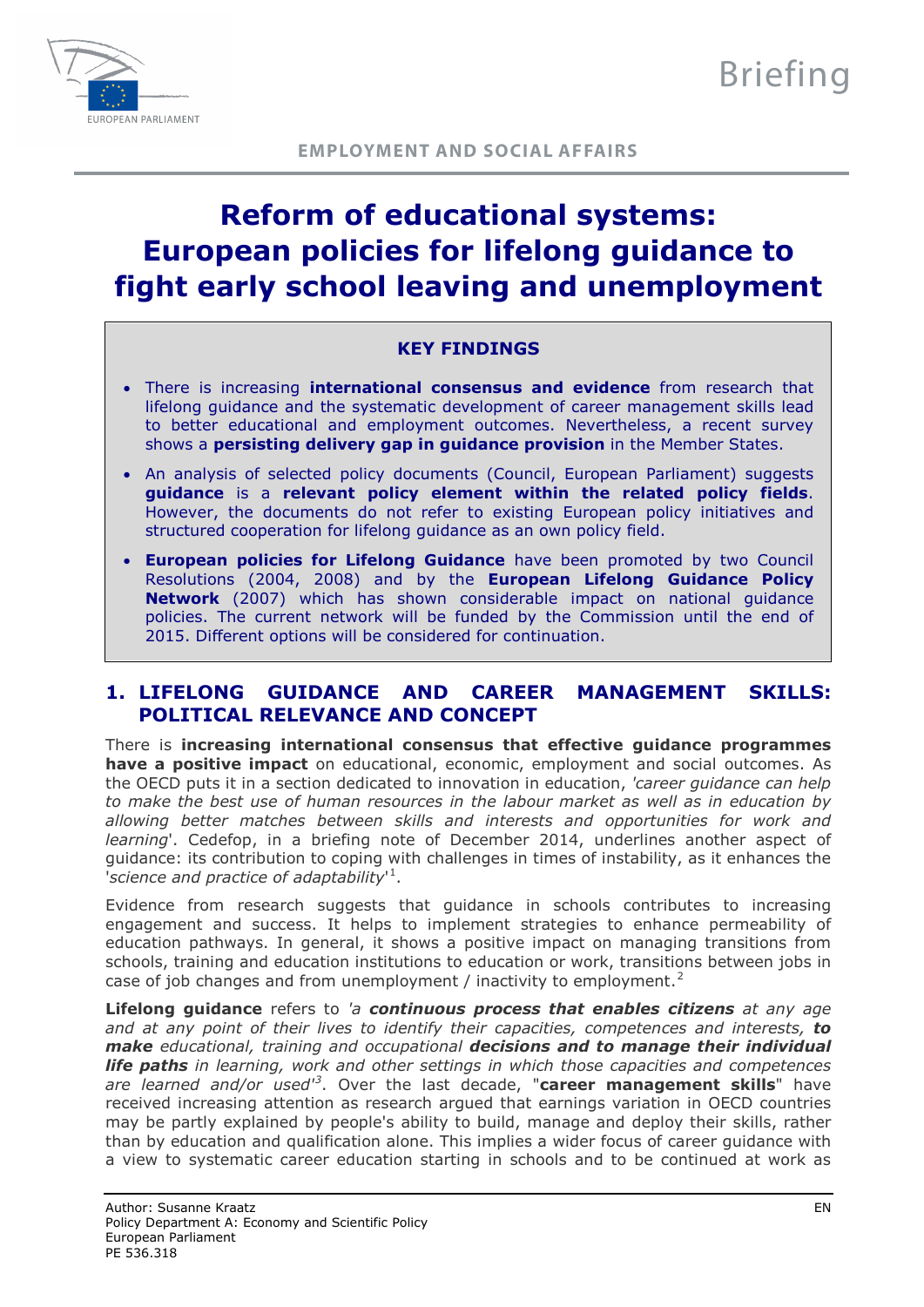well as in the context of employment services when enabling jobseekers to effectively search for jobs and develop their employability<sup>[4](#page-4-3)</sup>.

Lifelong guidance programmes encompass a multi-dimensional approach:

- **Cooperation and coordination** of stakeholders for policy development and of delivery services at all levels to bridge the gap between education and the world of work.
- **Legislation and organisational rules** (e.g. career education in curricula, activation and individual action planning in employment services).
- **Service delivery concepts** (e.g. web portals including information about occupations and the labour market, training paths, tools for self-assessment; individual career guidance; group information and counselling).

To develop effective lifelong guidance provision requires **programmes and policies in a cross-cutting perspective as well as in each of the relevant fields**: education (schools), vocational education and training, higher education, adult education, employment (for working people and unemployed) and social inclusion (e.g. early school leavers and dropouts, long-term unemployed or disabled), education and employment mobility (e.g. ERASMUS, EURES).

# **2. EARLY SCHOOL LEAVING AND YOUTH UNEMPLOYMENT: GUIDANCE IN EUROPEAN POLICIES**

#### **Guidance aspects in selected Council Recommendations / Resolutions**

Guidance is referred to in a direct (or indirect) manner in all documents adopted by the Council with regard to youth unemployment, early school leaving (and dropout), education and skills policies to improve the match of skills demand and supply<sup>[5](#page-4-4)</sup>:

| <b>Policy document</b>                                                                     | <b>Guidance and related aspects</b>                                                                                                                                                                                                                                                                                                                                                                                                                                                                                 |
|--------------------------------------------------------------------------------------------|---------------------------------------------------------------------------------------------------------------------------------------------------------------------------------------------------------------------------------------------------------------------------------------------------------------------------------------------------------------------------------------------------------------------------------------------------------------------------------------------------------------------|
| Council<br>Recommendation<br>European Youth<br>Guarantee                                   | Ensuring that young people have full access to information about the<br>services and support available<br>Developing partnerships between public and private employment services,<br>education and training institutions, career guidance services and with<br>other specialised youth services  that help smooth the transition from<br>unemployment, inactivity or education into work<br>Enabling employment services, together with other partners supporting<br>young people, to provide personalised guidance |
| <b>Council Declaration</b><br>Alliance for<br>Apprenticeship                               | Facilitating the participation of young people with fewer opportunities by<br>providing career guidance, preparatory training and other targeted support                                                                                                                                                                                                                                                                                                                                                            |
| Council<br><b>Recommendation Early</b><br><b>School Leaving</b>                            | pupils to continue education<br>Prevention:<br>Motivate<br>training<br>and<br>Intervention: early warning mechanisms and targeted support for pupils at<br>risk; mentoring and guidance and counselling to support students' career<br>choices and transitions<br><i>Compensation:</i> targeted individual support                                                                                                                                                                                                  |
| Council Conclusions on<br>investing in education<br>and training<br>(Rethinking Education) | Reducing the number of low-skilled adults  by providing information on<br>access to lifelong learning services, such as information on the validation<br>of non-formal and informal learning and career guidance                                                                                                                                                                                                                                                                                                    |
| <b>Council Resolution on</b><br>New Skills for Jobs                                        | Supporting jobseekers by providing them with vocational guidance and a<br>personal training plan, which should identify the competence modules<br>required to move to new jobs where there are skills gaps                                                                                                                                                                                                                                                                                                          |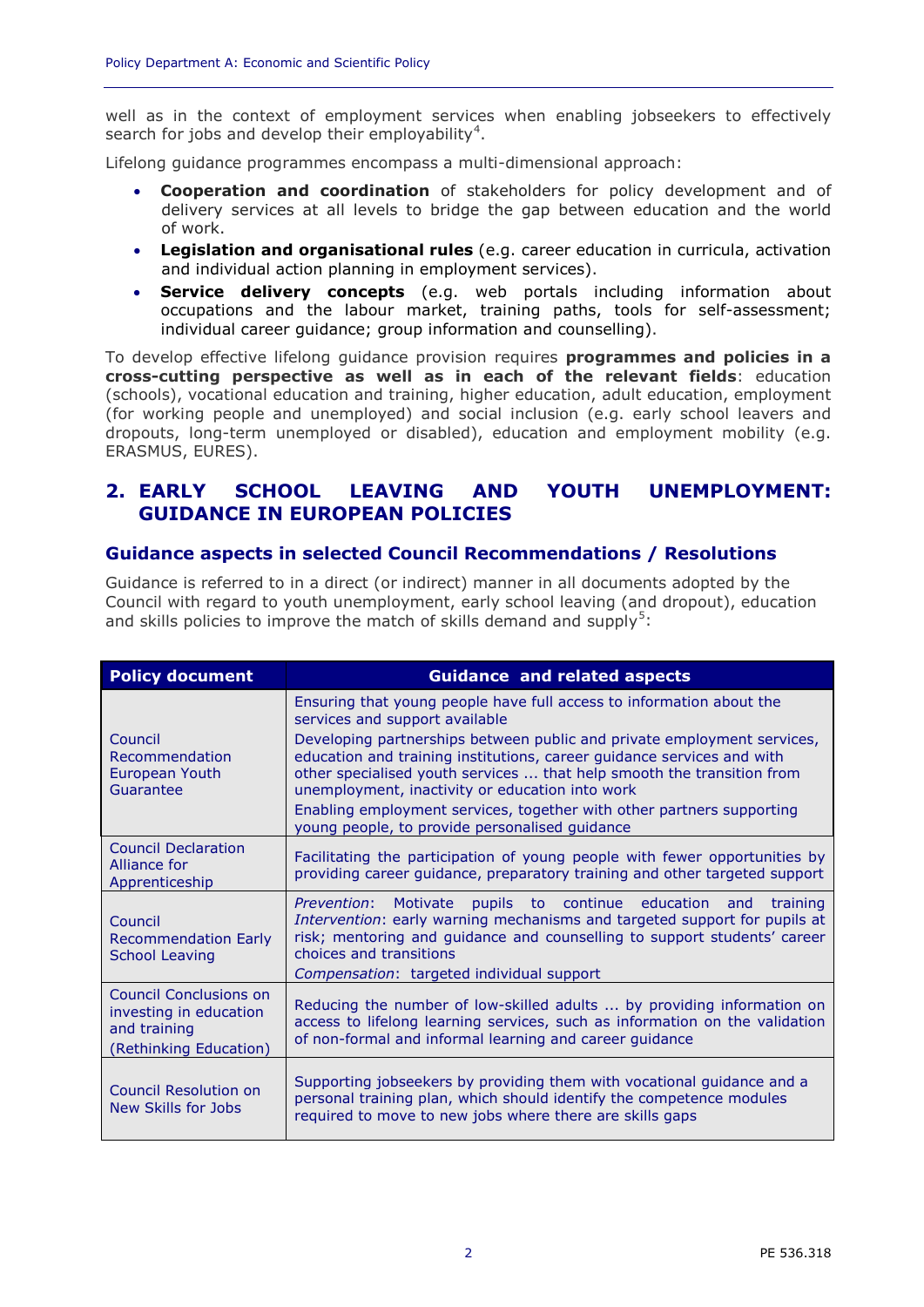### **European Parliament Resolutions call for establishing better guidance**

The same holds true for the European Parliament: In all resolutions dedicated to youth employment, early school leaving and rethinking education, it calls upon Member States  $to^6$  $to^6$ :

- establish better guidance and tailored career service centres;
- equip young people with the right information, advice and guidance to make sound career choices, and to motivate them to study and to acquire vocational training;
- promote programmes providing vocational guidance and support for learners in choosing a career;
- establish better career guidance and high-quality work-experience schemes to tackle early school leaving;
- ensure appropriate and ongoing training of careers guidance counsellors so that they can proactively engage with potential early school leavers;
- introduce special career quidance courses in primary and secondary schools and higher education institutions, as well as mentoring schemes and career guidance for women to reduce gender stereotypes in education;
- invest in early labour-market activation mechanisms;
- provide information and guidance to attract more foreign learners to VET in the EU.

To conclude, European policymakers have put career guidance on the agenda within all policy fields covered here. However, lifelong guidance as a policy field of its own among European policies and of structured cooperation is not referred to in the documents.

# **3. THE EUROPEAN LIFELONG GUIDANCE POLICY NETWORK: IMPLEMENTATION OF TWO DEDICATED COUNCIL RESOLUTIONS**

At European level **two Council Resolutions (2004, 2008)** have been dedicated to lifelong guidance policies, as policy reviews had identified that guidance provision in the Member States was often fragmented and uneven: The first, on 'Strengthening Policies, Systems and Practices in the field of Guidance throughout life in Europe', defined the concept and called for building up European structures for policy coordination. The second, on ' Better integrating lifelong guidance into lifelong learning strategies', encouraged strengthening European cooperation through the European Lifelong Guidance Policy Network (ELGPN) along four priority areas: 1) Acquisition of career management skills, 2) Facilitation of access to guidance services, 3) Development of quality assurance in guidance provision, and 4) Encouragement of cooperation and coordination among stakeholders.

Since 2007, the European Commission (DG Education and Culture) has been funding a **Member-State driven policy network, the ELGPN**. ELGPN aims to assist the EU Member States (plus neighbouring countries) and the Commission in developing lifelong guidance policies. Currently, it has 30 member countries (plus Switzerland as observer). Each member country nominates up to three representatives from education ministries, labour ministries and/or NGOs. Since 2009, DG Employment and Social Affairs has been taking part, thus illustrating the link between education and employment at EU level<sup>[7](#page-4-6)</sup>.

The network has produced a number of **European tools for policy implementation** and **Concept notes** connecting ELGPN activities with European policy priorities (e.g. Youth Guarantee, Early School Leaving). As a cooperation product "**A European Resource Kit - Lifelong Guidance Policy Development**" was issued in 2012 and translated in 16 member countries; working groups are following its implementation. A second tool to be mentioned is "**The Evidence Base on Lifelong Guidance**: Guide to Key Findings for Effective Policy and Practice" combining findings from research with recommendations for evidence gathering<sup>[8](#page-4-7)</sup>. In 2015, ELGPN will be compiling the existing tools into European **Guidelines for Lifelong Guidance**.

A **recent survey demonstrates considerable impact of structured EU cooperation**: More than half of the ELGPN member-countries (17 - AT, CY, CZ, DE, EE, EL, ES, FR, HR, HU, IS, IT, NO, PL, PT, RO, SK) report that the Work Programmes 2008-14 have had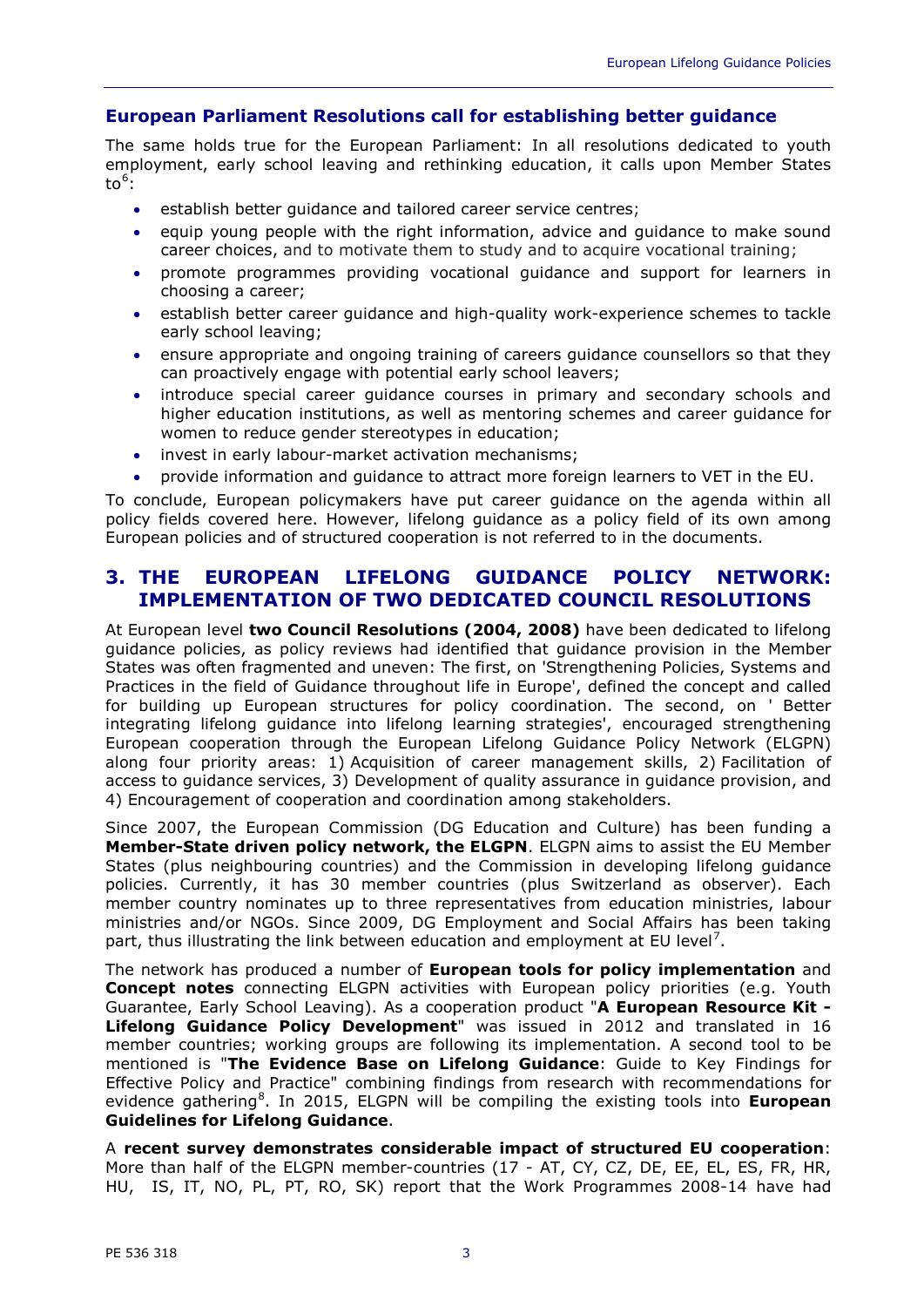*significant* influence on national policies on lifelong guidance, while all remaining countries list examples of *some* impact<sup>[9](#page-4-8)</sup>.

The **future of European policy development and cooperation** is, however, **uncertain** as funding under ERASMUS+ ends in 2015. Different options will be considered for continuation. Following the reorganisation of the Commission, the responsibility for the network lies now with DG Employment and Social Affairs as part of the skills policies strand.

# **4. POLICY CHALLENGES: CONTINUING DELIVERY GAPS**

To conclude from a recent Eurobarometer survey, **career guidance provision does not correspond to citizens' needs in Europe**:

Only one out of four respondents **(24 %) have used a career guidance service** at some point, mostly while they were still in education, followed by those looking for a job. More highly educated are more likely to have used a career guidance service. The findings vary considerably for individual Member States, ranging from a high of 55 % in Denmark and 47% in Sweden to a low of 3 % in Hungary and Bulgaria. Close to half (45 %) indicated **lack of access as main reason**. According to another study, by the European Parliament, quality career guidance based on labour market information is reportedly not available to all VET students $10$ .

This contrasts with the Eurobarometer finding that **most citizens (71 %) agree that career guidance services are useful** for making the right choice for further studies, while 62 % think that these are useful for finding a job, and 53 %, for finding opportunities to work or to study in another country<sup>[11](#page-4-10)</sup>.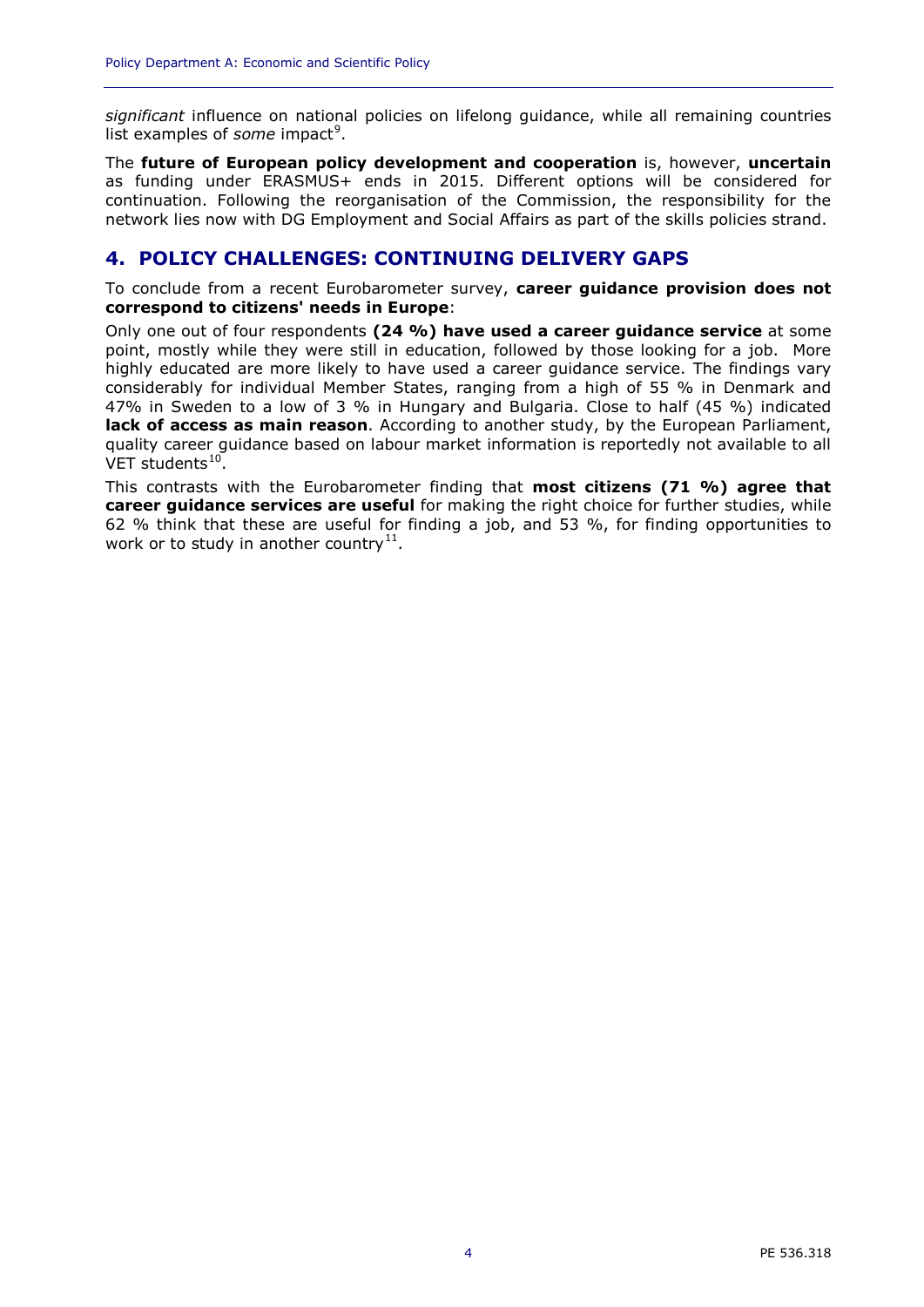<span id="page-4-5"></span><span id="page-4-4"></span><span id="page-4-3"></span><span id="page-4-2"></span><span id="page-4-1"></span><span id="page-4-0"></span>

| 1 | OECD: http://www.oecd.org/edu/innovation-education/careerguidancepolicyreviewhomepage.htm.                       |
|---|------------------------------------------------------------------------------------------------------------------|
|   | http://www.oecd.org/edu/innovation-education/19975192.pdf;                                                       |
|   | Cedefop: http://www.cedefop.europa.eu/en/ publications-and-resources/publications/9094.                          |
| 2 | http://www.elgpn.eu/publications/browse-by-language/english/elgpn-tools-no-3.-the-evidence-base-on-lifelong-     |
|   | quidance/                                                                                                        |
| 3 | http://www.elgpn.eu/elgpndb/fileserver/files/45;                                                                 |
|   | http://www.consilium.europa.eu/ueDocs/cms_Data/docs/pressData/en/educ/104236.pdf.                                |
| 4 | http://www.oecd.org/edu/innovation-education/19975192.pdf;                                                       |
|   | http://www.elqpn.eu/publications/browse-by-language/english/elgpn-research-paper-no.-1-pisa/.                    |
| 5 | Youth Guarantee: http://eur-lex.europa.eu/LexUriServ/LexUriServ.do?uri=0J:C:2013:120:0001:0006:EN:PDF:           |
|   | Alliance Apprenticeship: http://www.consilium.europa.eu/uedocs/cms_data/docs/pressdata/en/lsa/139011.pdf; School |
|   | Leaving: http://eurlex.europa.eu/LexUriServ/LexUriServ.do?uri=0J:C:2011:191:0001:0006:en:PDF;                    |
|   | Rethinking Education: http://www.consilium.europa.eu/uedocs/cms data/docs/pressdata/en/educ/135467.pdf;          |
|   | New Skills: http://eur-lex.europa.eu/LexUriServ/LexUriServ.do?uri=OJ:C:2007:290:0001:0003:EN:PDF;                |
| 6 | Youth Employment: http://www.europarl.europa.eu/sides/getDoc.do?pubRef=-//EP//TEXT+TA+P8-TA-2014-                |
|   | 0010+0+DOC+XML+V0//EN;                                                                                           |
|   | Early school leaving: http://www.europarl.europa.eu/sides/getDoc.do?pubRef=-//EP//TEXT+TA+P7-TA-2011-            |
|   | 0531+0+DOC+XML+V0//EN:                                                                                           |
|   | Gender stereotypes: http://www.europarl.europa .eu/sides/getDoc.do?pubRef=-                                      |
|   | %2f%2fEP%2f%2fTEXT%2bTA%2bP7-TA-20130074%2b0%2bDOC%2bXML%2bV0%2f%2fEN&language=EN:                               |
|   | Rethinking Education: http://www.europarl.europa.eu/sides/getDoc.do?pubRef=-                                     |
|   | %2f%2fEP%2f%2fTEXT%2bTA%2bP7-TA-2013-0433%2b0%2bDOC%2bXML%2bV0%2f%2fEN &language=EN;                             |
|   | Education/Training 2020: http://www.europarl.europa.eu/sides/getDoc.do?pubRef=-                                  |
|   | %2f%2fEP%2f%2fTEXT%2bTA%2bP7-TA-2012-0323%2b0%2bDOC2bXML%2bV0%2f%2fEN&language=EN                                |
| 7 | http://www.elgpn.eu/                                                                                             |
| 8 | http://www.elgpn.eu/publications/browse-by-language/english/ELGPN_resource_kit_2011-12_web.pdf/;                 |
|   | http://www.elgpn.eu/publications/browse-by-language/english/elgpn-tools-no-3.-the-evidence-base-on-lifelong-     |
|   | quidance/:                                                                                                       |
|   | Concept Notes: http://www.elgpn.eu/publications.                                                                 |
| 9 | Significant change reported by AT, CY, CZ, DE, EE, EL, ES, FR, HR, HU, IS, IT, NO, PL, PT, RO, SK, source: ELGPN |
|   | Progress Report (2013-2014) http://www.elgpn.eu/publications/elgpn-progress-report-2013-2014.                    |

- <span id="page-4-9"></span><span id="page-4-8"></span><span id="page-4-7"></span><span id="page-4-6"></span>10 [http://www.europarl.europa.eu/meetdocs/2014\\_2019/documents/cult/dv/esstdualeducation/esstdualeducationen.pdf.](http://www.europarl.europa.eu/meetdocs/2014_2019/documents/cult/dv/esstdualeducation/esstdualeducationen.pdf)
- <span id="page-4-10"></span>11 [http://ec.europa.eu/public\\_opinion/archives/ebs/ebs\\_417\\_en.pdf.](http://ec.europa.eu/public_opinion/archives/ebs/ebs_417_en.pdf)